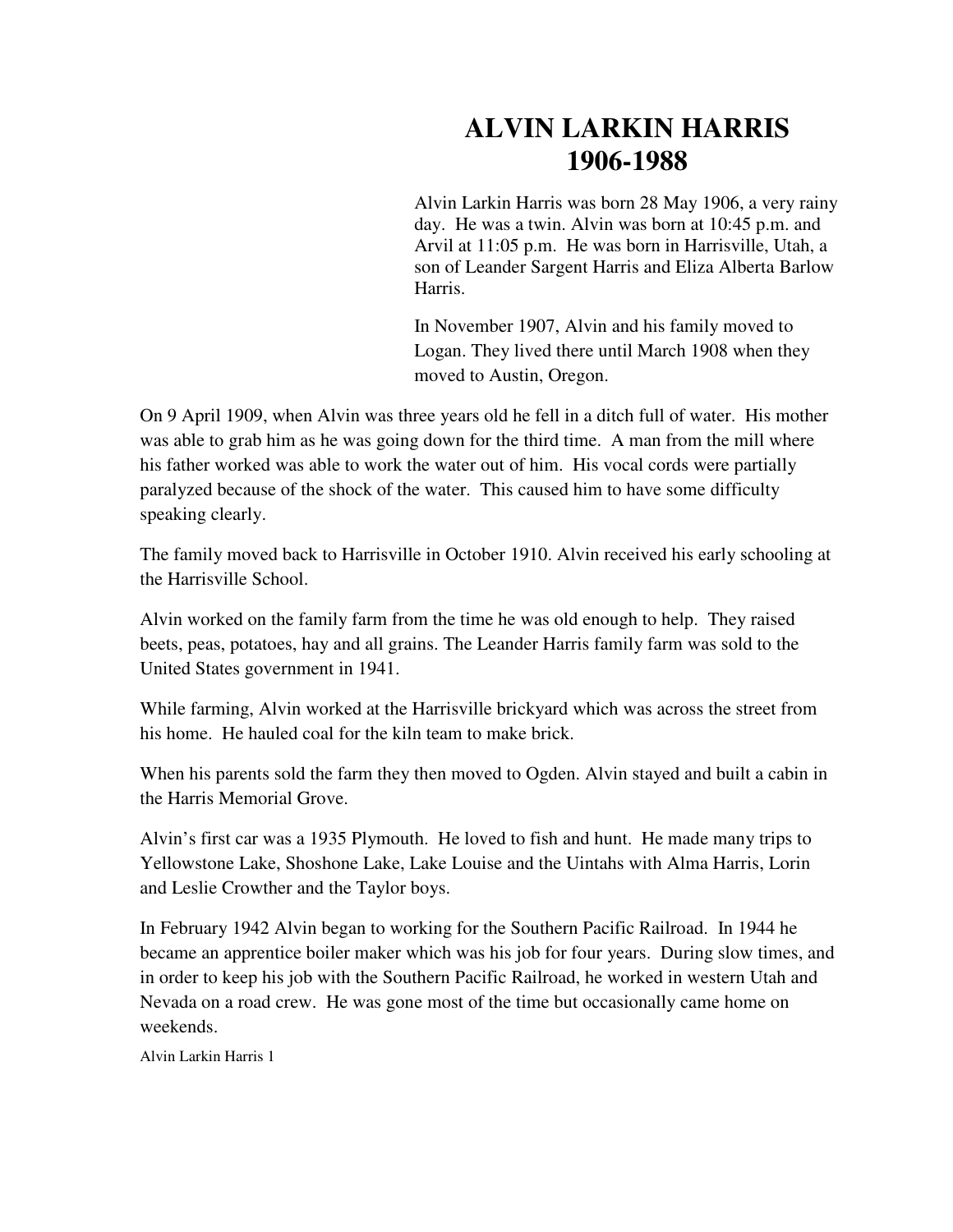Alvin met Della Webb Coombs in 1950. They were married 11 January 1951 in the Logan Temple. Their children were Jolene, Julene, Alan and Elroy. Jolene was born and died 11 November 1951.

In 1955, Alvin returned to work as a boiler maker, and he worked for the Southern Pacific Railroad for twenty-seven years. As a boiler maker, he fixed train engines, and in his later years he did welding repairs on trains, and worked mostly afternoon shifts. On 20 December 1970, as Alvin was working on a train door, it slipped off the crane above him. The door fell on his head, knocking him down and cracking his hard hat. The damage to his head and neck affected the nerves in his hands and feet.

Alvin and Della loved to travel; they went to Yellowstone, California, Oregon, Washington and New Orleans. Almost every year they went to Disneyland. Most of the trips were made by train. In 1962 they took their family to visit friends and family in Iowa, Nebraska, and Kansas.

Alvin bought two acres of land in Washington Terrace in 1950, and Alvin and Della rented a Terrace home in March 1951. They bought a Terrace home and had it moved to the acreage that Alvin bought. They moved into the home 31 December 1951.

During 1953 and 1954, Alvin rented an acre of farmland and raised tomatoes, which he delivered to a factory. He raised hay, vegetables, and cantaloupe. His children delivered produce throughout the neighborhood.

He loved working on his land and spent his free time raising vegetables, raspberries, and fruit trees. At times he raised chickens, rabbits, and calves. He had a milk cow and he enjoyed milking. He also had a horse.

After retirement Alvin spent a lot of time in the temple. He and Della toured many temples including Oakland, Los Angeles, Mesa, Manti, St George, Provo, Washington D.C., and Seattle.

During the last year of his life Alvin was not able to get around very well. The last two months of his life, his loving wife Della cared for him. He died peacefully on 1 September 1988.

## **SOURCE:**

Alvin Larkin Harris 2